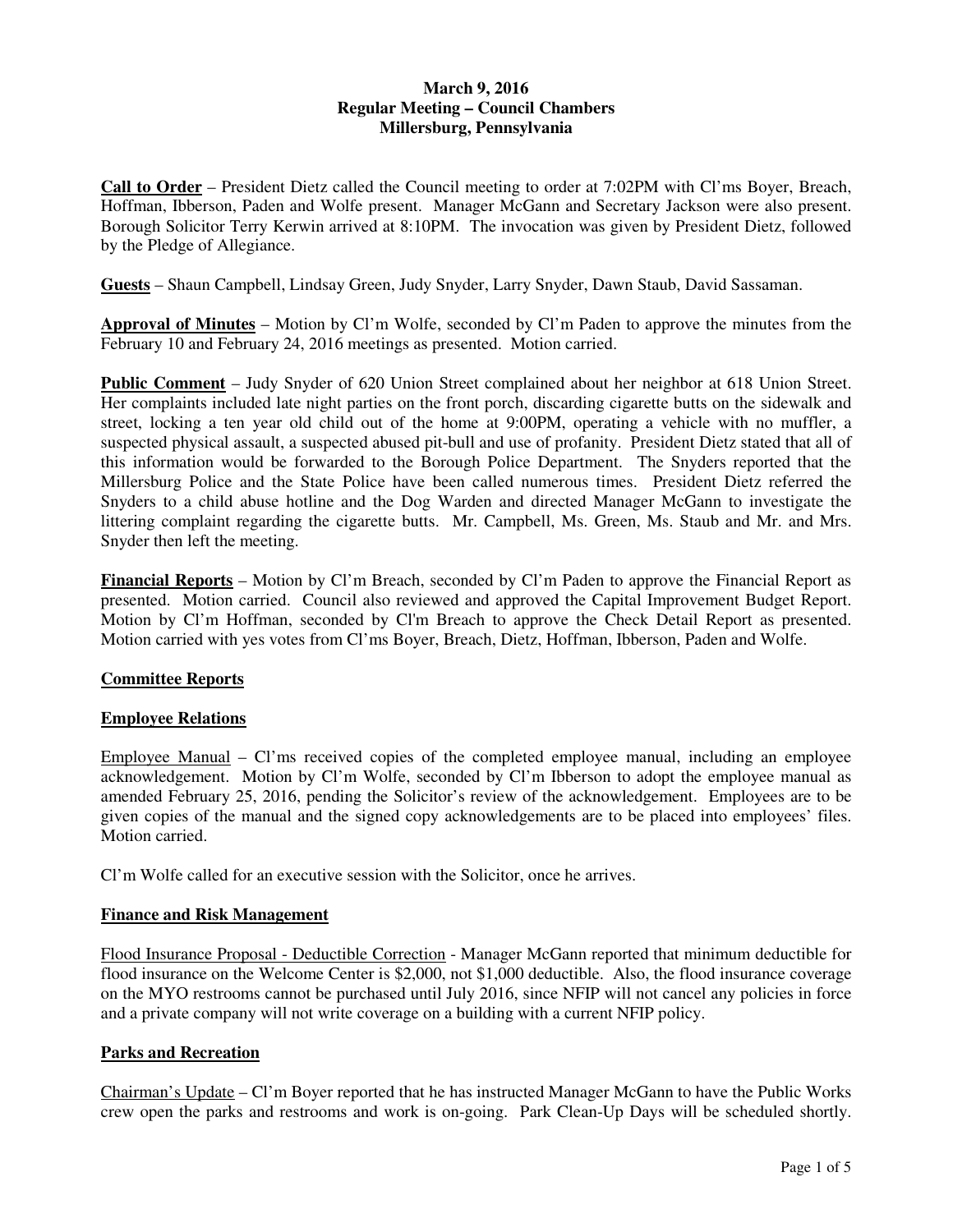Plans are being made for the concrete work in Market Square and Riverfront Parks and the trail repair in Riverfront Park.

Daniel Miller Fountain Update – Manager McGann reported that the insurance company has not made a determination on the claim yet. Council directed Manager McGann to respond to all the companies that submitted proposals for the repair work.

Facility Use Agreement - Teener Baseball – The organization requested the use of MYO Park baseball field for practices and games from April 1 to July 31, 2016. Special requirements were reviewed. The user fee would be waived. Motion by Cl'm Breach, seconded by Cl'm Paden to approve the agreement, contingent upon receiving the proper certificate of insurance and team roster. Motion carried.

Diseased Trees For Removal – It was determined that one ash tree at the south side of the ferry landing in Riverfront Park is infested with the emerald ash borer. A second tree approximately 25 feet away is also suspected to be infested. Council directed Manger McGann to have Snyders Tree Service quote removal and proper disposal of both trees. Motion by Cl'm Boyer, seconded by Cl'm Paden to approve \$3,500 maximum for removal of the two ash trees, stump grinding, debris removal and proper disposal of same. Motion carried with yes votes from Cl'ms Boyer, Breach, Dietz, Hoffman, Ibberson, Paden and Wolfe. If the cost is more than \$3,500, Manager McGann is to contact President Dietz.

Trash Receptacles in Market Square and Veterans Parks - The usual containers for both of these Parks were changed out and home-made lids were put on them. Council does not like the appearance and the matter was referred to Committee to plan replacement.

### **Property**

Hershocks Quote - 101 West Street Exterior Main Doors - Council reviewed the quote for replacement of glass only in the Police Department exterior doors and complete replacement of the double glass doors at the main entrance to the Borough offices. The total quote is \$4,795 and we have a \$500 deductible. The insurance company has not made a decision yet on full replacement or glass only replacement for the main doors. Motion by Cl'm Breach, seconded by Cl'm Ibberson to approve Hershocks quote of \$4,795 for Police Department glass and replacement of full door system. Motion carried with yes votes from Cl'ms Boyer, Breach, Dietz, Hoffman, Ibberson, Paden and Wolfe. If the insurance will not pay for full door system replacement, the matter will be discussed in Committee to determine how to pay for the expense.

### **Public Safety**

Security Camera System – Manager McGann reported that the Borough received a donation of a used security surveillance system, 1990's vintage. Millersburg Information System quoted various options, should the Borough decide to accept the donation. The matter was referred to Committee.

Solicitor Kerwin arrived and President Dietz called an executive session at 8:12PM for discussion of an employee relations matter. Mr. Sassaman left Council Chambers. Solicitor Kerwin left the meeting at the conclusion of the executive session. President Dietz called the meeting back into regular session at 8:40PM with Mr. Sassaman returning to Council Chambers.

Borough Council Representatives for Fire Company Agreement Negotiations – The first meeting is scheduled for March 31 at 7:00PM at the Fire House. Motion by Cl'm Wolfe, seconded by Cl'm Paden to nominate Cl'ms Breach and Hoffman to serve as the Borough's representatives for the Fire Company Agreement negotiations. Motion carried.

Officer J. Castro Resignation – Chairman Ibberson reported that the Mayor received a letter of resignation from Officer Juan Castro, effective February 29, 2016. Motion by Cl'm Wolfe, seconded by Cl'm Breach to accept Officer Castro's letter of resignation, effective February 29, 2016. Motion carried.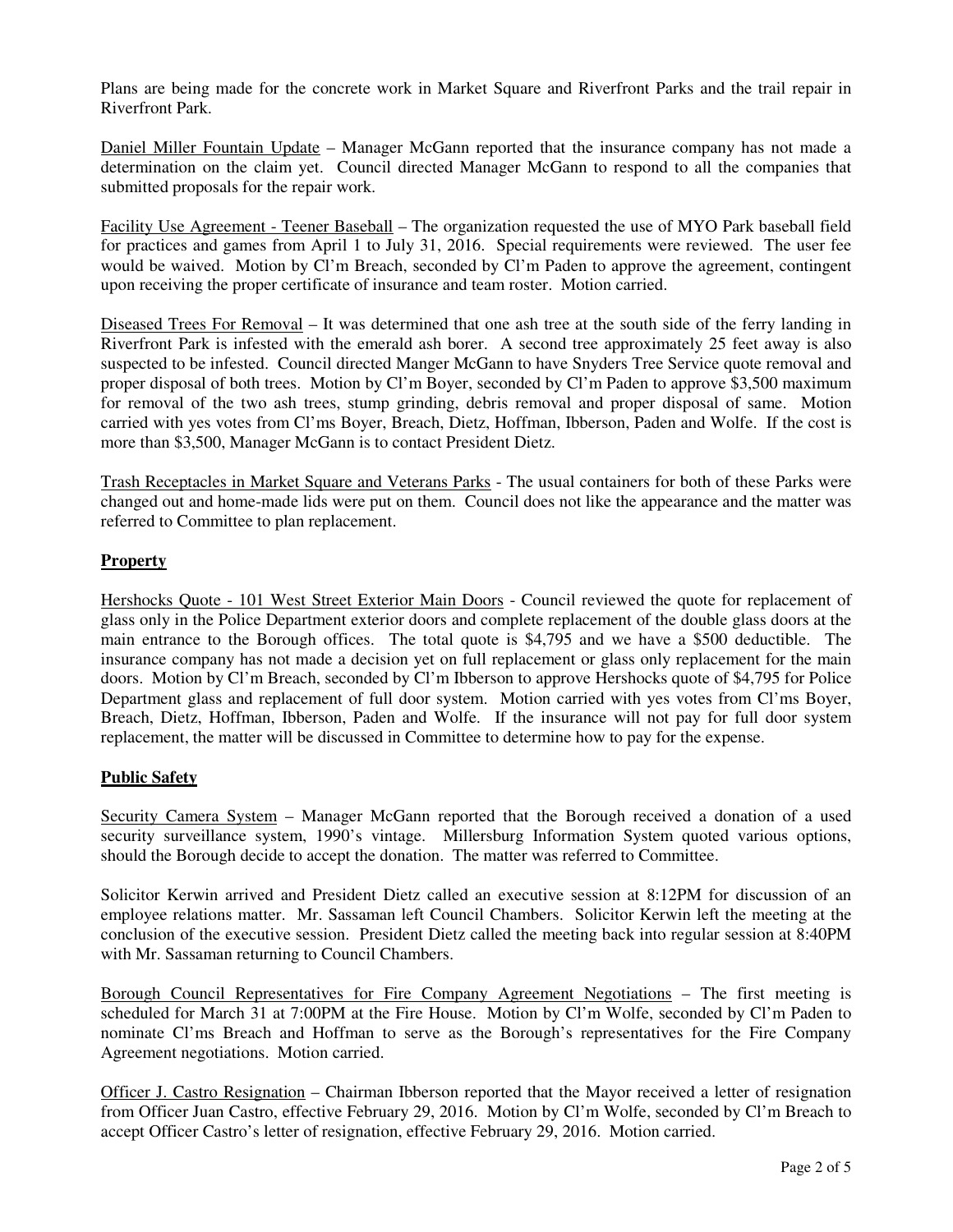Officer B. Palmer Hired – Chairman Ibberson reported that Officer Palmer has been sworn in but has not yet been scheduled for work. Motion by Cl'm Ibberson, seconded by Cl'm Wolfe to hire Office Bret Palmer. Motion carried.

# **Streets**

Golden Equipment - Street Sweeper Rental – Council reviewed the rental agreement from Golden Equipment for a street sweeper. The rental is scheduled for April 4-8; maximum of 37.5 hours. The cost is \$2,500 per week plus a tank of gas. Motion by Cl'm Paden, seconded by Cl'm Breach to approve the rental contract as presented. Motion carried with yes votes from Cl'ms Boyer, Breach, Dietz, Hoffman, Ibberson, Paden and Wolfe. Cl'm Hoffman noted that it may be a possibility to use some of the street sweeping debris as fill on certain Township roads.

Facility Use Agreement - Cherry Blossom Festival – Millersburg Area Working Together requested the use of Market Square and various streets on May 7 from 6:00Am to 4:00PM for the annual Cherry Blossom Festival. There would be no user fee. Special requirements were reviewed. Motion by Cl'm Breach, seconded by Cl'm Wolfe to approve the agreement, contingent upon receiving the organizations certificate of insurance. Motion carried.

Cherry Street Pothole – Cl'm Breach requested that the Public Works crew repair a large pothole in the  $300$ block of Cherry Street. Manager McGann advised that that work is scheduled for tomorrow.

Flower Barrels – Cl'm Wolfe requested that the Public Works crew remove the greens from the flower barrels now that the ground has thawed. The dried pieces purchased from Burrell's are to be stored for future use.

**Economic Development –** Chairman Dietz had no report.

### **Manager's Report**

NPDES Permit Workshop – Manager McGann requested Council's permission to attend the workshop on April 5, from 9:00 to 11:00AM at the Dauphin County Conservation District. Motion by Cl'm Paden, seconded by Cl'm Ibberson to approve the request. Motion carried with yes votes from Cl'ms Boyer, Breach, Dietz, Hoffman, Ibberson, Paden and Wolfe.

Paving Project Pre-Bid Meeting – Manager McGann reported that there were three contractors in attendance.

Borough Manager's Vacation – Manager McGann announced that he will be taking June 24, 27 and 28 as vacation days.

#### **Unfinished Business**

Borough Manager Job Performance – Cl'm Boyer reported that Manager McGann's job performance has improved over recent weeks.

### **New Business**

Borough Resolution No. 16-01 - State Street Storm Sewer Project Signature Authorizations – This resolution authorizes President Dietz to execute all documents related to the project and if unavailable, the duties fall to Vice President Ibberson. Motion by Cl'm Paden, seconded by Cl'm Wolfe to approve Borough Resolution No. 16-01 as presented. Motion carried.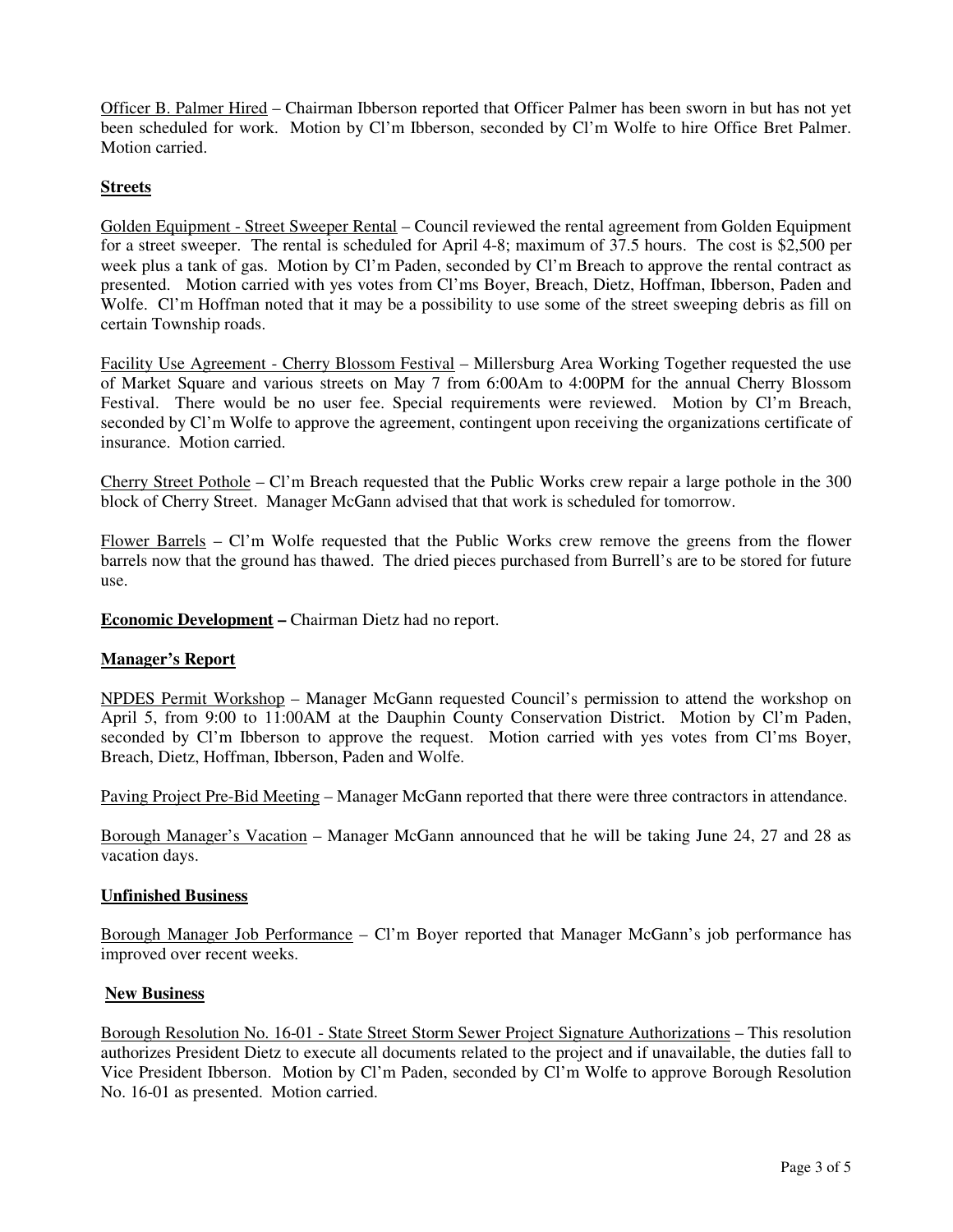Borough Resolution No. 16-02 - State Street Storm Sewer Project Easement Authorizations – This resolution authorizes the Borough to pursue obtaining the necessary easements. Motion by Cl'm Wolfe, seconded by Cl'm Breach to approve Borough Resolution No. 16-02 as presented. Motion carried.

Repetitive Loss Area Analysis Request – Council reviewed a letter to Dauphin County DCED stating the Borough's intention to participate in the Repetitive Loss Area Analysis portion of the Community Rating System Initiative. Motion by Cl'm Wolfe, seconded by Cl'm Paden to send the letter of request for technical assistance to be provided at no cost to the Borough. Motion carried.

Crime Wave and Police Department – Cl'm Boyer headed discussion on the recent break-ins and incidents of vandalism and available alternatives. Cl'm Boyer suggested approaching Upper Paxton Township to see if they would be willing to look at this problem together. Motion by Cl'm Breach, seconded by Cl'm Paden to direct Manager McGann to draft a letter of request to the Township as above. The letter will be reviewed at the March 23 Committee meetings. Motion carried.

PSAB Borough Management Caucus Memberships – Jackson, McGann – Motion by Cl'm Wolfe, seconded by Cl'm Ibberson to renew memberships in the Borough Management Caucus for both Secretary Jackson and Manager McGann at \$25 each. Motion carried with yes votes from Cl'ms Boyer, Breach, Dietz, Hoffman, Ibberson, Paden and Wolfe.

PSAB Executive Board – President Dietz announced that he has been named the Dauphin Lebanon County Borough Association's representative to the PSAB Executive Board.

Adecco – Solicitor Kerwin reviewed the proposal from the temporary staffing agency and had no objections. Motion by Cl'm Boyer, seconded by Cl'm Ibberson to send the Public Works crew member job description to Adecco, and to sign the contract to hire one man. The contract is to be executed tomorrow. Motion carried with yes votes from Cl'ms Boyer, Breach, Dietz, Hoffman, Ibberson, Paden and Wolfe.

**Communications** – All communications were made available to Cl'ms. There was nothing requiring Council action.

### **Organization Reports**

Upper Dauphin COG – Cl'm Paden reported. Election of officers was held and the officers remained the same as 2015. Dues for 2016 remained the same. Millersburg Borough is hosting an LTAP class on April 21. A secondary salt supplier was discussed. Anyone interested in flagger recertification should contact the COG Secretary. Most municipalities have submitted their reimbursement requests for their snowstorm expenses. COG is requesting support for House Bill 1747. The speaker was Leah Eppinger from Tri-County Regional Planning Commission. Cumberland County has withdrawn from the Tri-County organization. County comprehensive surveys will be mailed out in March. There is statewide urgent care facility money available to expand facilities. COG may be pursuing a joint Gaming Grant application for a street sweeper or a sign installer. The March meeting will be hosted by Gratz; April by Berrysburg; May by Mifflin Township and September by Upper Paxton Township at the Ned Smith Center.

Millersburg Planning Commission – Manager McGann reported that they meet tomorrow night and will be finalizing the zoning ordinance and preparing the timeline. Both items will be reviewed at the March  $23<sup>rd</sup>$ Committee meeting.

Millersburg Area Pool Association – No report.

Millersburg Fire Company – Cl'm Ibberson reported that it is not known yet if the Gaming Grant application has been approved.

Millersburg Area Authority – President Dietz referred Cl'ms to their meeting minutes.